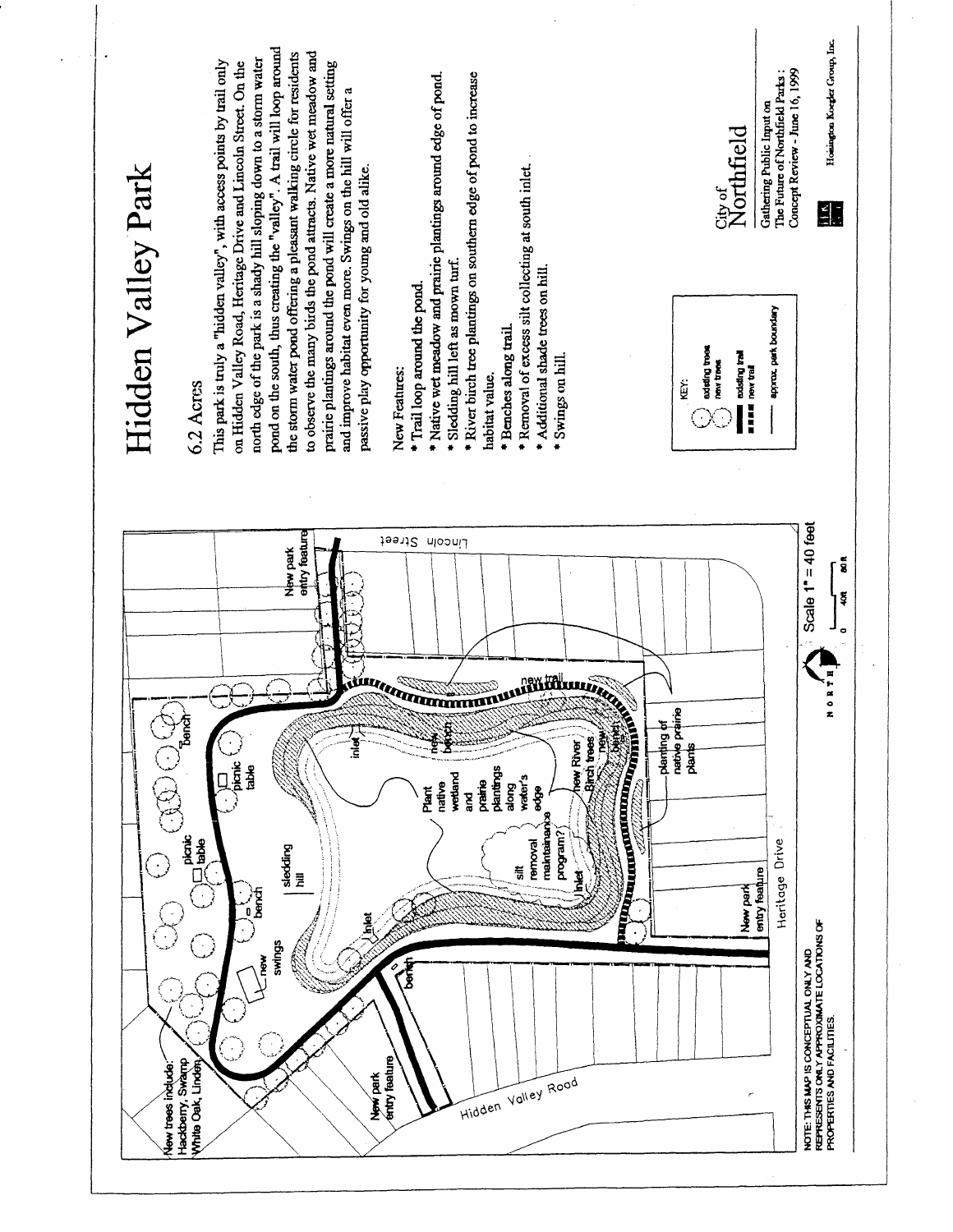## Seed and plants installed at Hidden Valley Park Completed on 6/30/00

| <b>Grass Species</b>                                                                                                                                                                                                                                                                                                                                                                                                                                                                                                                                                                                                      | lbs./project area |
|---------------------------------------------------------------------------------------------------------------------------------------------------------------------------------------------------------------------------------------------------------------------------------------------------------------------------------------------------------------------------------------------------------------------------------------------------------------------------------------------------------------------------------------------------------------------------------------------------------------------------|-------------------|
| Short dry grass mix:<br>Includes 32% Side oats grama, 24% Blue grama, 42%<br>Little bluestem by PLS wts. 1% June grass, 0.5% Sand dropseed                                                                                                                                                                                                                                                                                                                                                                                                                                                                                |                   |
| Mixed height mesic grass mix:<br>Includes 35% Big bluestem, 7% Side oats grama, 5%<br>Canada wild rye, 2.5% Switch grass, 25% Little bluestem,<br>25% Indian grass by PLS wts., and 0.5% Prairie dropseed by bulk wt.  10                                                                                                                                                                                                                                                                                                                                                                                                 |                   |
| Tall wet grass mix:<br>Includes 38% Big bluestem, 15% Canada wild rye, 10%<br>Switch grass, 7.5% Indian grass, 15% Blue-joint grass, 2%<br>Wild rye, 0.5% Green bulrush, 1% Wool grass, 1% Giant bur-reed, and                                                                                                                                                                                                                                                                                                                                                                                                            |                   |
| <b>Wildflower Species</b>                                                                                                                                                                                                                                                                                                                                                                                                                                                                                                                                                                                                 | oz./project area  |
|                                                                                                                                                                                                                                                                                                                                                                                                                                                                                                                                                                                                                           |                   |
| Short dry wildflower mix:<br>Includes 2% Yarrow, 6% Leadplant, 1% Butterfly weed,<br>1.5% Heath aster, 2.5% Azure aster, 0.5% Silky aster,<br>1% Arrow-leaved aster, 5% Stiff tickseed, 1% Stiff sunflower,<br>0.5% Golden aster, 1% Alum-root, 6% Bush clover,<br>1% Rough blazing star, 4% White prairie clover, 18% Purple prairie clover,<br>1% Prairie rose, 18% Black-eyed susan, 6% Gray goldenrod,<br>1% Upland goldenrod, 3% Stiff goldenrod, 4% Showy goldenrod,                                                                                                                                                |                   |
| Mixed height wildflower mix:<br>Includes 2% Yarrow, 7% Giant hyssop, 4% Leadplant, 0.5%<br>Butterfly weed, 0.5% Heath aster, 4% Smooth aster,<br>3% Azure aster, 2% Arrow-leaved aster, 0.5% Milk vetch,<br>5% Stiff tickseed, 2% Canada tick trefoil, 1% Prairie sunflower,<br>3% Stiff sunflower, 5% Common ox-eye, 3% Bush clover,<br>1% Rough blazing star, 0.5% Meadow blazing star, 2% Tall blazing star,<br>5% Wild bergamot, 3% White prairie clover, 12% Purple prairie clover,<br>0.5% Prairie rose, 16% Black-eyed susan, 2% Gray goldenrod,<br>0.5% Upland goldenrod, 3% Stiff goldenrod, 2% Showy goldenrod, |                   |

4% Hoary vervain, 1% Culver's root, and 5% Golden alexanders ............................ 32

 $\bar{z}$